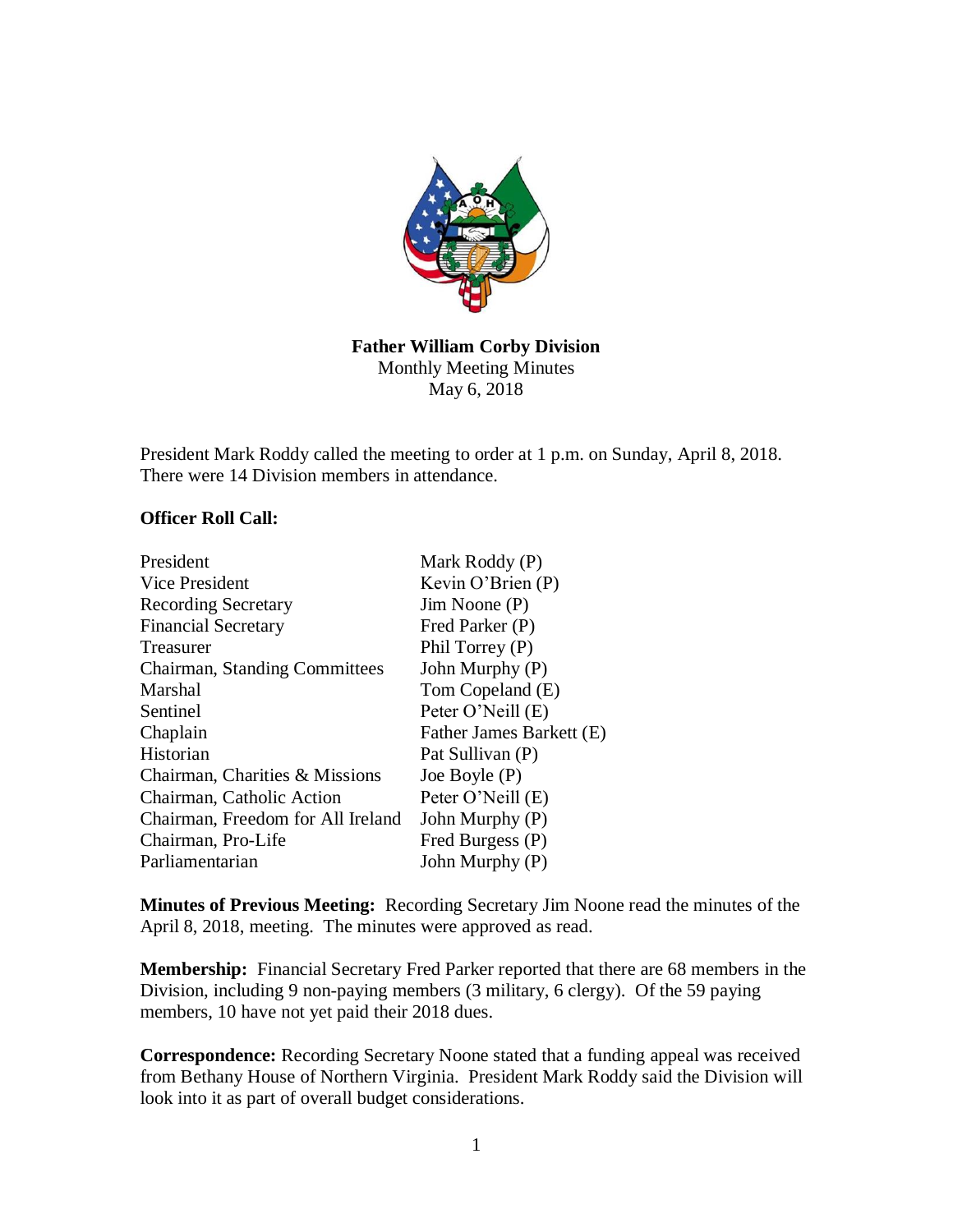Information was received from the AOH National Office on the 2018 AOH National Convention July 11-14 in Louisville, KY. President Roddy will send a note to the Division on the convention.

[Note: Subsequent to the meeting a thank you note for a \$300 Division contribution was received from the Navajo Children in Thoreau, NM.]

**Treasurer's Report:** Treasurer Phil Torrey reported that the Division's current bank balance is \$24,412.10. This includes April expenses of \$460; there was no April income.

**Unfinished Business:** On display in the meeting room were new flagpoles with flags of the Union Army's 69th Infantry Division, part of the Irish Brigade, and a full-size Irish flag. Both flags had been donated to the Division, which then purchased the flagpoles.

## **New Business/Upcoming Events:**

- The Division Appreciation Brunch will be on Sunday, June 3, at Patton Hall at Joint Base Fort Meyer/Henderson Hall starting at 10:30 a.m. Cost is \$16 for Division members/Associates; \$35 for others.
- There was discussion of Division involvement in the annual remembrance ceremony at the Ox Hill Battlefield in Chantilly. There was consensus to coordinate with local historical organizations, particularly in Fairfax Station and Burke, to consider an annual event on or around Sept. 1, date of the battle. In the past the event had been on Memorial Day.
- There was discussion of Memorial Day events: (1) Saturday, May 26, 8:30 a.m., placement of flags in Historic Church Cemetery; (2) Monday, May 28, 9:15 a.m., Mass in Historic Church Cemetery, followed by blessing of the graves procession, with a reception afterwards in the Historic Church Hall; (3) Tuesday, May 29, after 9:15 a.m. Mass, removal of flags from the cemetery. All Division members were encouraged to participate.
- The annual Division picnic will be on Saturday, Aug. 11, at the Fairfax Station Railroad Museum; time to be determined.
- President Roddy reported that the Division will host the quarterly Virginia State AOH meeting on Saturday, Sept. 22, in Farrell Hall. Following the meeting will be a Major (Tower) Degree ceremony, also in Farrell Hall. More details to follow.
- Orders have been placed for Division shirts and AOH sashes. [Note: The shirts/sashes have arrived; President Roddy will coordinate pickup arrangements with those who placed orders.
- Fred Walker requested that the Division's planned donation of \$350 to TEACH be released; the request was agreed to since the donation is in the 2018 budget.